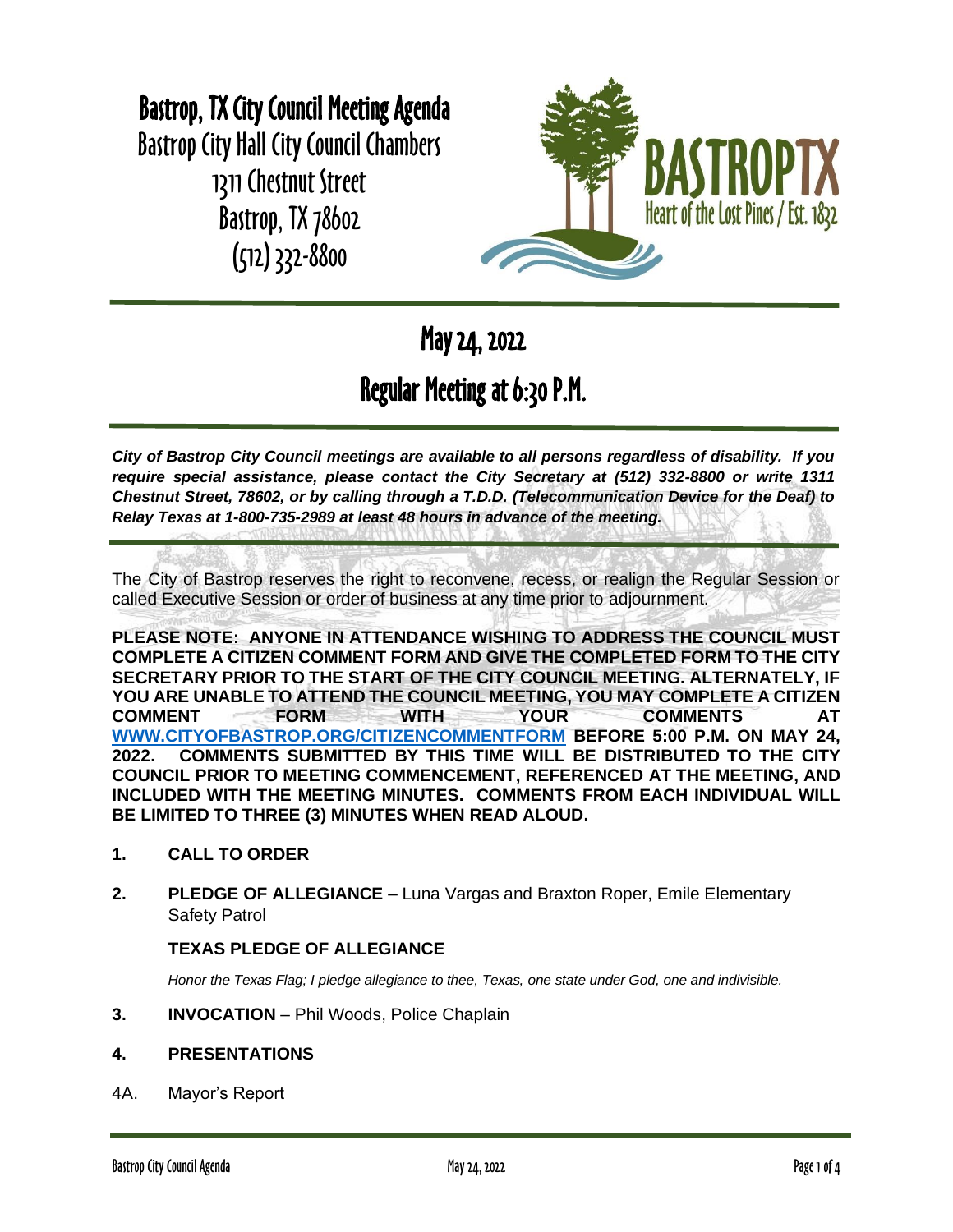- 4B. Council Members' Report
- 4C. City Manager's Report

#### **5. WORK SESSION/BRIEFINGS**

- 5A. Receive report from the Bastrop Independent School District regarding BISD bond funded improvements within the Gills Branch Watershed, compliance with City of Bastrop Stormwater Management Criteria, the BISD District Proposal, receive information from city engineer, consider potential terms of a possible agreement, and provide direction to City Manager and City Attorney as appropriate. (Submitted by: Paul A. Hofmann, City Manager)
- 5B. Receive status report on Pecan Park Development, approximately 62 acres of the Pecan Park Development more specifically the Pecan Park commercial section better described as Parcel 1: Block 8, Lot 1, the Final Plat of Pecan Park Commercial, a subdivision in Bastrop County, Texas, Parcel 2: Common Area 1, Pecan Park Commercial Phase 1, a subdivision in Bastrop County, Texas, according to the map or plat thereof, recorded in Book 5, Page 146-A of the Plat records of Bastrop County, Texas., Parcel 3: 55.355 acres, more or less, located in Bastrop County, Texas, Parcel 1, Parcel 2, and Parcel 3 collectively, the Commercial Property; the current Memorandum of Understanding (MOU) between the City of Bastrop and owner; prior discussions with the owner and planning staff on amendments to the MOU, receive comments from the owner; and provide direction to City Manager and City Attorney as appropriate. (Submitted by: Paul A. Hofmann, City Manager)

# **6. STAFF AND BOARD REPORTS**

6A. Receive presentation on the unaudited Monthly Financial Report for the period ending April 30, 2022. (Submitted by: Tracy Waldron, Chief Financial Officer)

#### **7. CITIZEN COMMENTS**

*At this time, three (3) minute comments will be taken from the audience on any topic. Anyone in attendance wishing to address the Council must complete a citizen comment form and give the completed form to the City Secretary prior to the start of the City Council meeting. Alternately, if you are unable to attend the council meeting, you may complete a citizen comment form with your comments at [www.cityofbastrop.org/citizencommentform](http://www.cityofbastrop.org/CITIZENCOMMENTFORM) before 5:00 p.m. on May 24, 2022. Comments submitted by this time will be distributed to the city council prior to meeting commencement, referenced at the meeting, and included with the meeting minutes. Comments from each individual will be limited to three (3) minutes when read aloud. In accordance with the Texas Open Meetings Act, if a citizen discusses any item not on the agenda, City Council cannot discuss issues raised or make any decision at this time. Instead, City Council is limited to making a statement of specific factual information or a recitation of existing policy in response to the inquiry. Issues may be referred to City Manager for research and possible future action.*

*It is not the intention of the City of Bastrop to provide a public forum for the embarrassment or demeaning of any individual or group. Neither is it the intention of the Council to allow a member of the public to slur the performance, honesty and/or integrity of the Council, as a body, or any member or members of the Council individually or collectively, or members of the City's staff. Accordingly, profane, insulting or threatening language directed toward the Council and/or any person in the Council's presence will not be tolerated.*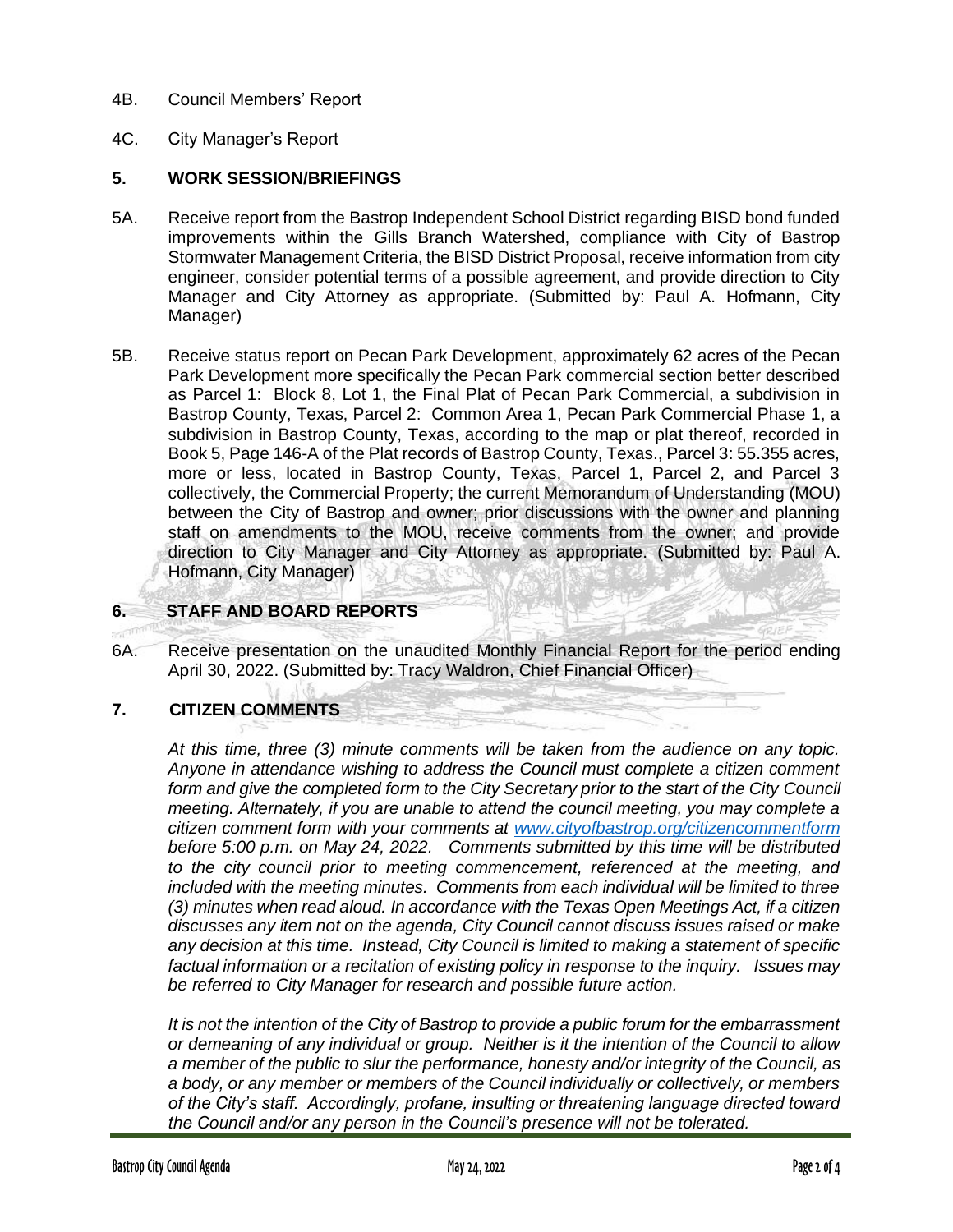### **8. CONSENT AGENDA**

#### *The following may be acted upon in one motion. A Council Member or a citizen may request items be removed from the Consent Agenda for individual consideration.*

- 8A. Consider action to approve City Council minutes from the May 10, 2022, Regular meeting and May 12, 2022, Pre-Budget Planning Workshop. (Submitted by: Ann Franklin, City Secretary)
- 8B. Consider action to approve Resolution No. R-2022-52 of the City Council of the City of Bastrop, Texas, approving a professional engineering services contract with TRC Engineers, Inc. for the Riverwood Water Main Replacement – Phase I to a not to exceed amount of Fifty-Five Thousand Dollars (\$55,000.00); authorizing the City Manager to execute all necessary documents; providing for a repealing clause; and establishing an effective date. (Submitted by: Fabiola de Carvalho, MIAM, Director of Engineering and Capital Project Management)

# **9. ITEMS FOR INDIVIDUAL CONSIDERATION**

- 9A. Hold a public hearing and consider action to approve the first reading of Ordinance 2022- 14 of the City Council of the City of Bastrop, Texas, annexing Burleson Crossing East, for 12.95 acres of land out of the Nancy Blakey Survey, Abstract No. 98, located east of Edward Burleson Lane and north of State Highway 71, as shown in Exhibit A, providing for findings of fact, adoption, establishing zoning and character district, repealer, severability, filing and enforcement; establishing an effective date; and proper notice and meeting, and move to include on the June 14, 2022 Regular Agenda for the second reading. (Submitted by: Jennifer C. Bills, Director of Planning & Development)
- 9B. Hold public hearing and consider action on the first reading of Ordinance 2022-15 of the City Council of the City of Bastrop, Texas, approving the Burleson Crossing East Zoning Concept Scheme, changing the zoning for 12.95 acres out of the Nancy Blakey Survey Abstract 98, from P2 Rural to P5 Core and establishing a plan on 19.81 acres, located east of Edward Burleson Land and north of State Highway 71, within the city limits of the City of Bastrop, as shown in Exhibit A, consideration of warrants and providing for findings of fact, adoption, repealer, severability and enforcement, proper notice and meeting; and establishing an effective date and move to include on the June 14, 2022 Consent Agenda for the second reading. (Submitted by: Jennifer C. Bills, Director of Planning & Development)

#### **10. ADJOURNMENT**

#### *All items on the agenda are eligible for discussion and action unless specifically stated otherwise.*

*The Bastrop City Council reserves the right to adjourn into executive session at any time during the course of this meeting to discuss any of the matters listed above, as authorized by Texas Government Code Sections 551.071 (Consultation with Attorney), 551.072 (Deliberations about Real Property), 551.073 (Deliberations about Gifts and Donations), 551.074 (Personnel Matters), 551.076 (Deliberations about Security Devices), and 551.087 (Economic Development), and §551.086 (Competitive Matters regarding Electric Utility).*